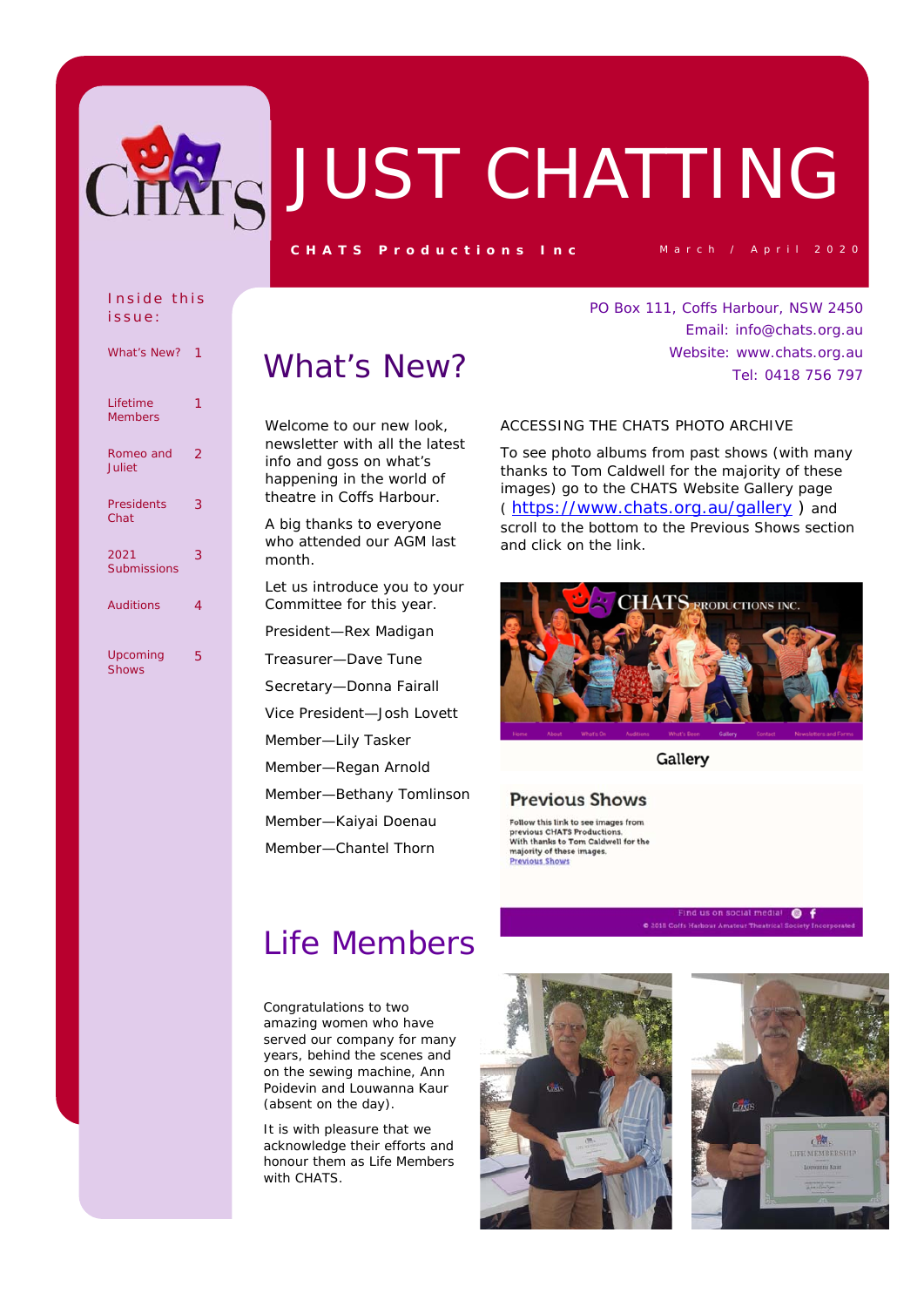Page 2

Amy Hancock and Regan Arnold as the star-crossed lovers, Romeo and Juliet.

### Romeo and Juliet

Rehearsals for Romeo and Juliet are coming to a close and opening night is almost upon us!

Our classic Shakespeare tragedy, opens at the Jetty Memorial Theatre on Friday 3rd April, with only 10 performances for the general public, plus one special school show.

An age-old vendetta between two powerful families, the Montagues and Capulets,

erupts into bloodshed. Masked Montagues gate-crash a Capulet party where Romeo meets and falls instantly in love with Juliet. Juliet feels the same but is promised to another man.

The young lovers secretly arrange to be married the next day.

When a fight breaks out between Tybalt (Juliet's cousin) and

Mercutio, Romeo attempts to intervene. Instead it leads to the death of Tybalt, for which Romeo is banished.

Juliet desperately attempts to be reunited with Romeo with a plot to fake her own death. When things don't go according to plan, the result for the lovesick pair is tragic.

"For never was a story of more woe, than that of Juliet and her Romeo"

### Performance Dates

### **TIMES:**

Friday 3 April Saturday 4 April Saturday 4 April Sunday 5 April Tuesday 7 April *(School Show)*  Wednesday 8 April Thursday 9 April Friday 10 April Saturday 11 April Saturday 11 April Sunday 12 April 2pm

| 8pm  |
|------|
| 2pm  |
| 8pm  |
| 2pm  |
| 11am |
|      |
| 8pm  |
| 8pm  |
| 8pm  |
| 2pm  |
| 8pm  |
|      |

#### **TICKET PRICES:**

| Adults                                    | \$30 |
|-------------------------------------------|------|
| Concession                                | \$25 |
| Under 16                                  | \$25 |
| Groups $10+$                              | \$25 |
| Wednesday                                 |      |
| Performances                              | \$22 |
| All prices include booking fee            |      |
| NOTE - This event is general<br>admission |      |

www.jettytheatre.com/ romeo-juliet/

**Marcus** Nevin as Tybalt and Nick Knights as Mercutio



We are calling for volunteer Ushers for Romeo & Juliet for the dates listed above.

Ushers are required to be in the auditorium during the performance, which will run for approximately 2 hours plus interval (please note that ushers need to arrive 1 hour before the times shown above).

### Call for Ushers!!

You will need to wear all black and enclosed shoes for safety, sell programs, usher patrons to their seats, return glasses to the bar and do a quick tidy after the performance.

Please contact our Front of House Manager Helen via purplepopcorn@tpg.com.au to advise your availability if interested.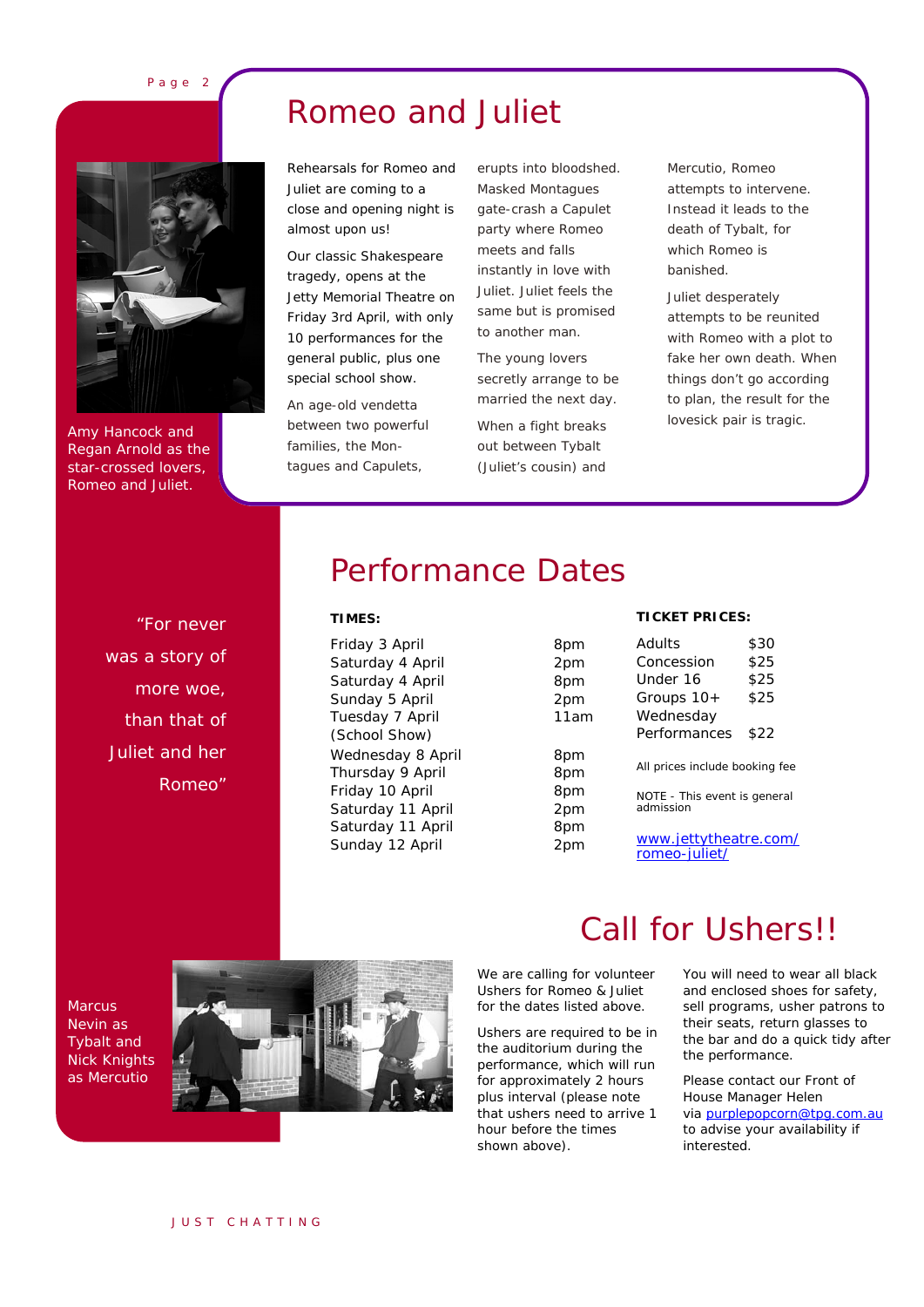### President's Chat

Dear Members,

This year we welcome two new committee members, Donna Fairall and Bethany Tomlinson.

They join myself, Josh, Dave, Amber, Regan, Kaiyai, and Chantel. Donna has agreed to take over the secretary role and work with social media.

I would like to thank Alana for all her hard work in the past year, and I know we will continue to see her working backstage for CHATS.

On a more serious note, our Wardrobe mistress Louwanna is in hospital with cancer. We sincerely wish her all the best and The CHATS committee will do whatever we can to help Lou through this difficult time. If you want to visit, Lou would be happy to see you, but has asked that you don't take flowers.

Into the future! Beckley is loving the cast of Romeo and Juliet and he can't stop singing the praises of the

whole cast. Mark Fifield has fallen off his motorbike again, (also during Mousetrap rehearsals). I have been told he will make a full recovery in time for R&J to go on stage. Fingers crossed and get well soon Mark. The R&J set is just about complete, and thanks Nev for the sandstone walls. Another two weeks and it is ready to go on stage. I love to be ahead of time. It doesn't happen often.

Because we cannot get back into the High School yet for rehearsals, I have negotiated with Shalla and we can continue to use the space we are using for R&J, to audition and rehearse Steel Magnolias.

Jetty Memorial Theatre expansion program is looking promising, with the team at Hawkridge Entertainment Services recommending that the project go ahead immediately. Hawkridge were commissioned by the council to produce a paper on Coffs Harbour



performance spaces, both indoor and outdoor. Hawkridge spent a lot of time in consultation with theatre companies as well as the general public. Well done them.

Also coming up is the James Hall Charity Concert July 18, the JMT open day August 16 and auditions for The Importance of Being Ernest mid June (dates to be advised). More info on these will be coming soon.

Well that's all from me for the moment.

Regards, Rex Madigan *PRESIDENT* 

"The CHATS **Committee** will do whatever we can to help Lou through this difficult time."

### Seeking submissions for 2021

CHATS Productions is currently seeking submissions for our 2021 production schedule. If you are an experienced director, or would like to learn about directing a show with assistance

from a competent director, please submit details of the play you would like to produce to the CHATS committee for consideration.

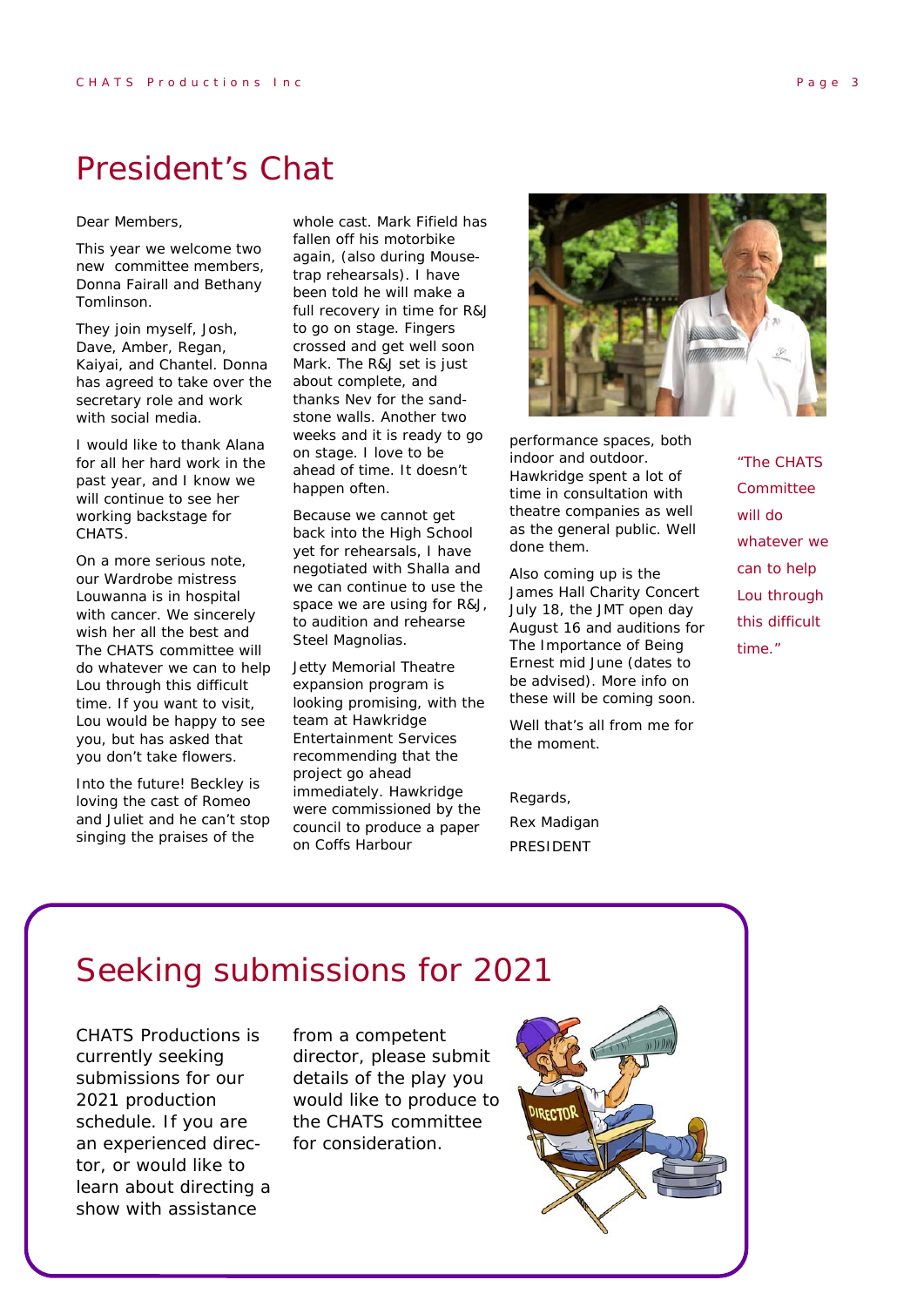### Steel Magnolias AUDITIONS

Sunday 19th April @ 11am East Coast Accessibility Experts - 12/5 Druit Court, Coffs Harbour (off Lawsons Cres)

Call backs - Tuesday 21st April @ 7pm if required (same venue)

There are 6 female roles in this play, ranging from 20—70 years in appearance. Southern accent is required.

Directed by Pat Slattery.



### Truvy Jones:35-50

Annelle Dupuy Desoto: 20-30

Clairee Belcher: 55-70

Shelby Eatenton Latcherie :20-30

M'Lynn Eatenton: 40-50

Ouiser Boudreaux: 55-70

Actual age is irrelevant, as long as you can PLAY the required age

## Cast Requirements

#### **Truvy Jones**

Truvy is in her late thirties and owns a hair salon, which is the setting for the play. She is quite the gossip, and loves to be in<br>everyone's personal everyone's affairs. Her two sons are Louie, who attends Louisiana State University, and Poot, who is to work with her cousin in Baltimore. She is married to a man named Spud Jones who she describes as a "lazy old man." Truvy treats Annelle as a daughter, even though they are not related. She also loves listening to other people's romantic experiences.

#### **Annelle Dupuy-Desoto**

Annelle is young, between eighteen and twenty-five. She is new in town, and seeks out a job as a hair stylist at Truvy's salon and a room in a boarding house due to her lack of money. Annelle is a shy, private, and creative individual. She is kind and<br>gracious towards the gracious towards the women she meets in the beauty salon.

#### **Shelby Eatenton-Latcherie**

Shelby, mid-twenties, is the daughter of M'Lynn Eatenton. At the start of the play, she is about to<br>get married to Jackson married to Jackson Latcherie. She has diabetes, but does not want her<br>medical background to medical background define her nor does she want to rely on others. She is a pediatric nurse and she wants to have children. However, it is not recommended for her to have children because of her medical conditions. She wants to have a very romantic and peaceful marriage instead of the hectic relationship that her parents have.

#### **Ouiser Boudreaux**

Ousier is an older woman in her late fifties to early sixties, often described as "bitter" or "annoyed." The things she values the most are her dog Rhett and her property. She is constantly arguing with M'Lynn's husband Drum over property, but does have a deep and genuine concern for Shelby and her health. Even though she speaks poorly to the other women sometimes, she still considers them her closest companions. She has been married twice and has children.

#### **M'Lynn Eatenton**

M'Lynn is the mother of Shelby. She also has two sons named Tommy and Jonathan, Shelby's brothers. She is around 40 years old. She is also the wife of Drum Eatenton, whom she believes is "crazy." She is the administrator of the Mental Guidance Center. Her main priority is her daughter Shelby; she takes great care of her daughter, almost to the point of becoming overprotective.<br>On the surface, she On the surface, she<br>appears strong and appears collected, but deep down she is fragile.

#### **Clairee Belcher**

Clairee is the mayor's widow and the owner of the local radio station. She is older, around her late fifties. She is known for her "smart mouth" and "sweet tooth." She often puts herself down, but tends to remain playful whenever a serious topic arises. She is the only woman in the play without children, but she maintains close ties with her relatives.